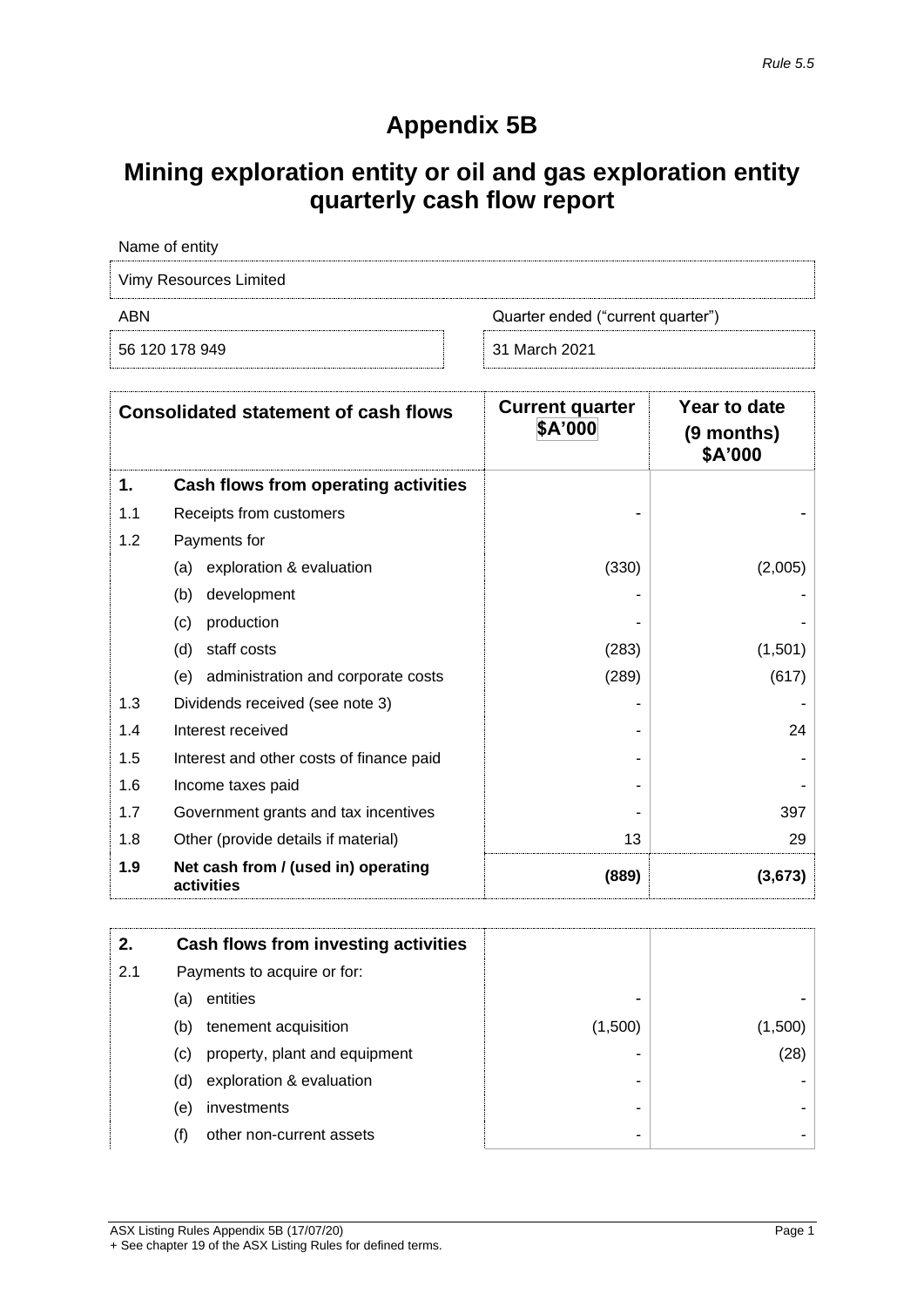| <b>Consolidated statement of cash flows</b> |                                                   | <b>Current quarter</b><br>\$A'000 | Year to date<br>(9 months)<br>\$A'000 |
|---------------------------------------------|---------------------------------------------------|-----------------------------------|---------------------------------------|
| 2.2                                         | Proceeds from the disposal of:                    |                                   |                                       |
|                                             | entities<br>(a)                                   |                                   |                                       |
|                                             | (b)<br>tenements                                  |                                   |                                       |
|                                             | property, plant and equipment<br>(c)              |                                   |                                       |
|                                             | (d)<br>investments                                |                                   |                                       |
|                                             | other non-current assets<br>(e)                   |                                   |                                       |
| 2.3                                         | Cash flows from loans to other entities           |                                   |                                       |
| 2.4                                         | Dividends received (see note 3)                   |                                   |                                       |
| 2.5                                         | Other (provide details if material)               |                                   |                                       |
| 2.6                                         | Net cash from / (used in) investing<br>activities | (1,500)                           | (1.528)                               |

| 3.   | Cash flows from financing activities                                                       |      |
|------|--------------------------------------------------------------------------------------------|------|
| 3.1  | Proceeds from issues of equity securities<br>(excluding convertible debt securities)       |      |
| 3.2  | Proceeds from issue of convertible debt<br>securities                                      |      |
| 3.3  | Proceeds from exercise of options                                                          |      |
| 3.4  | Transaction costs related to issues of equity<br>securities or convertible debt securities | (32) |
| 3.5  | Proceeds from borrowings                                                                   |      |
| 3.6  | Repayment of borrowings                                                                    |      |
| 3.7  | Transaction costs related to loans and<br>borrowings                                       |      |
| 3.8  | Dividends paid                                                                             |      |
| 3.9  | Other (provide details if material)                                                        |      |
| 3.10 | Net cash from / (used in) financing<br>activities                                          | (32) |

|     | Net increase / (decrease) in cash and<br>cash equivalents for the period |         |         |
|-----|--------------------------------------------------------------------------|---------|---------|
| 4.1 | Cash and cash equivalents at beginning of<br>period                      | 4.338   | 7.182   |
| 4.2 | Net cash from / (used in) operating<br>activities (item 1.9 above)       | (889)   | (3,673) |
| 4.3 | Net cash from / (used in) investing activities<br>(item 2.6 above)       | (1,500) | (1,528) |
| 4.4 | Net cash from / (used in) financing activities<br>item 3.10 above)       |         | (32)    |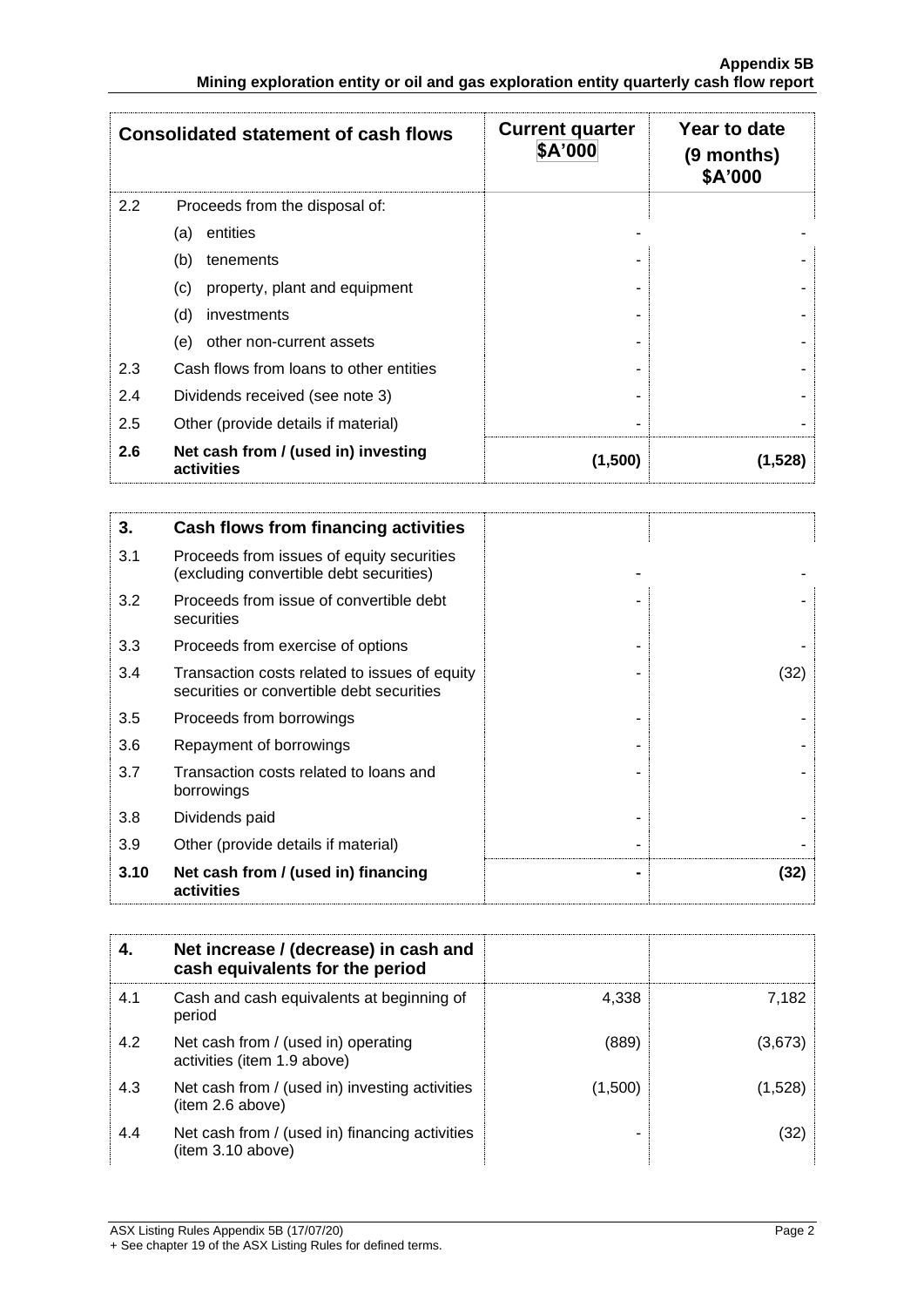| <b>Consolidated statement of cash flows</b> |                                                      | <b>Current quarter</b><br>\$A'000 | Year to date<br>(9 months)<br>\$A'000 |
|---------------------------------------------|------------------------------------------------------|-----------------------------------|---------------------------------------|
| 4.5                                         | Effect of movement in exchange rates on<br>cash held |                                   |                                       |
| 4.6                                         | Cash and cash equivalents at end of<br>period        | 1.949                             | 1.949                                 |

| 5.  | Reconciliation of cash and cash<br>equivalents<br>at the end of the quarter (as shown in the<br>consolidated statement of cash flows) to the<br>related items in the accounts | <b>Current quarter</b><br>\$A'000 | <b>Previous quarter</b><br>\$A'000 |
|-----|-------------------------------------------------------------------------------------------------------------------------------------------------------------------------------|-----------------------------------|------------------------------------|
| 5.1 | <b>Bank balances</b>                                                                                                                                                          | 949                               | 838                                |
| 5.2 | Call deposits                                                                                                                                                                 | 1.000                             | 3,500                              |
| 5.3 | Bank overdrafts                                                                                                                                                               |                                   |                                    |
| 5.4 | Other (provide details)                                                                                                                                                       |                                   |                                    |
| 5.5 | Cash and cash equivalents at end of<br>quarter (should equal item 4.6 above)                                                                                                  | 1,949                             | 4.338                              |

| 6.  | Payments to related parties of the entity and their<br>associates                                                                                           | <b>Current quarter</b><br><b>\$A'000</b> |  |
|-----|-------------------------------------------------------------------------------------------------------------------------------------------------------------|------------------------------------------|--|
| 6.1 | Aggregate amount of payments to related parties and their<br>associates included in item 1                                                                  |                                          |  |
| 6.2 | Aggregate amount of payments to related parties and their<br>associates included in item 2                                                                  |                                          |  |
|     | Note: if any amounts are shown in items 6.1 or 6.2, your quarterly activity report must include a description of, and an<br>explanation for, such payments. |                                          |  |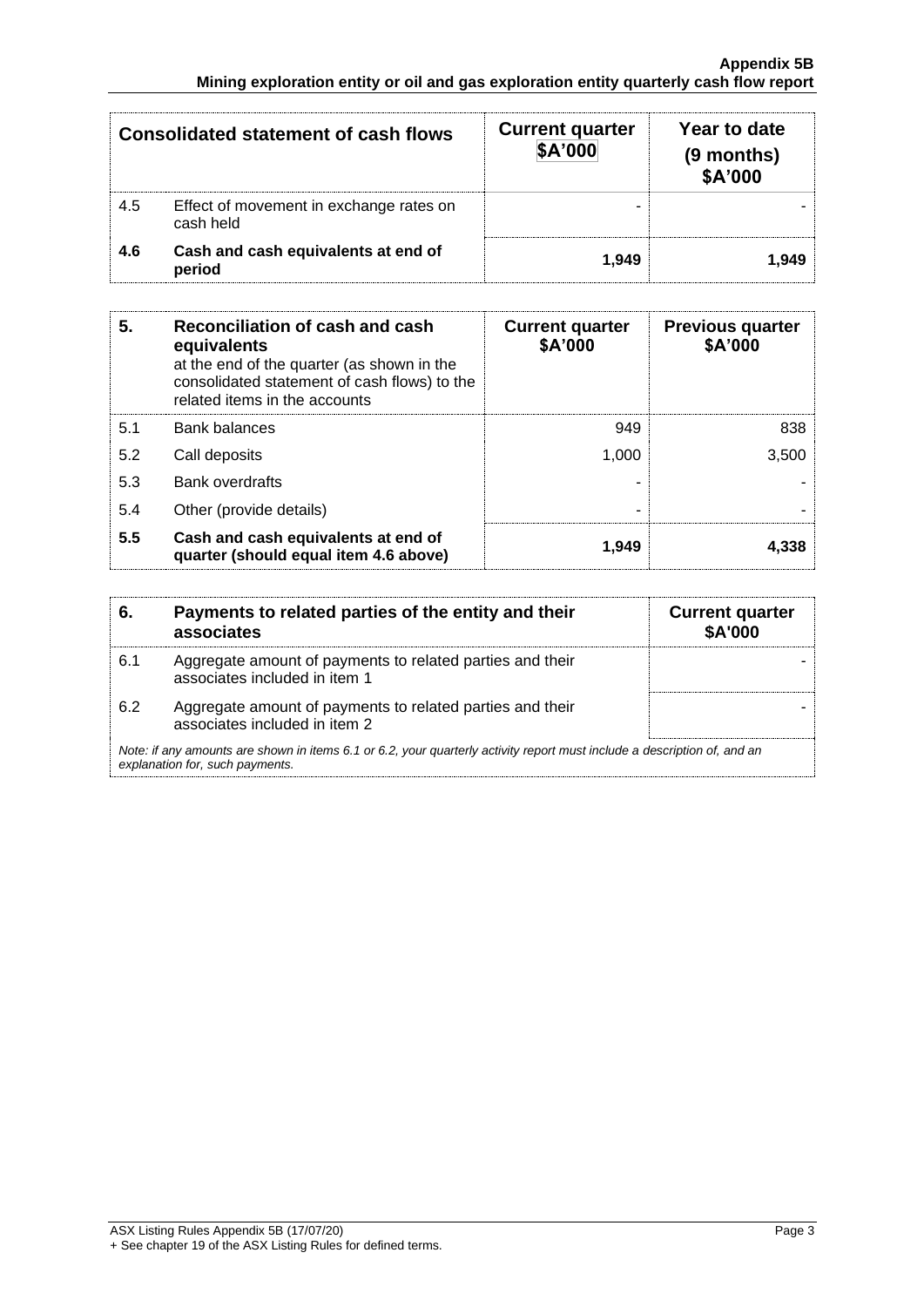| 7.  | <b>Financing facilities</b><br>Note: the term "facility' includes all forms of financing<br>arrangements available to the entity.<br>Add notes as necessary for an understanding of the<br>sources of finance available to the entity.                                                                                                               | <b>Total facility</b><br>amount at quarter<br>end<br>\$A'000 | Amount drawn at<br>quarter end<br>\$A'000 |
|-----|------------------------------------------------------------------------------------------------------------------------------------------------------------------------------------------------------------------------------------------------------------------------------------------------------------------------------------------------------|--------------------------------------------------------------|-------------------------------------------|
| 7.1 | Loan facilities                                                                                                                                                                                                                                                                                                                                      |                                                              |                                           |
| 7.2 | Credit standby arrangements                                                                                                                                                                                                                                                                                                                          |                                                              |                                           |
| 7.3 | Other (please specify)                                                                                                                                                                                                                                                                                                                               |                                                              |                                           |
| 7.4 | <b>Total financing facilities</b>                                                                                                                                                                                                                                                                                                                    |                                                              |                                           |
| 7.5 | Unused financing facilities available at quarter end                                                                                                                                                                                                                                                                                                 |                                                              |                                           |
| 7.6 | Include in the box below a description of each facility above, including the lender, interest<br>rate, maturity date and whether it is secured or unsecured. If any additional financing<br>facilities have been entered into or are proposed to be entered into after quarter end,<br>include a note providing details of those facilities as well. |                                                              |                                           |
|     |                                                                                                                                                                                                                                                                                                                                                      |                                                              |                                           |

| 8.  |                                                           | Estimated cash available for future operating activities                                                                                                                                                                        | \$A'000 |
|-----|-----------------------------------------------------------|---------------------------------------------------------------------------------------------------------------------------------------------------------------------------------------------------------------------------------|---------|
| 8.1 | Net cash from / (used in) operating activities (item 1.9) |                                                                                                                                                                                                                                 | (889)   |
| 8.2 |                                                           | (Payments for exploration & evaluation classified as investing<br>activities) (item 2.1(d))                                                                                                                                     |         |
| 8.3 |                                                           | Total relevant outgoings (item $8.1 +$ item $8.2$ )                                                                                                                                                                             | (889)   |
| 8.4 |                                                           | Cash and cash equivalents at quarter end (item 4.6)                                                                                                                                                                             | (1,949) |
| 8.5 |                                                           | Unused finance facilities available at quarter end (item 7.5)                                                                                                                                                                   |         |
| 8.6 |                                                           | Total available funding (item $8.4 +$ item $8.5$ )                                                                                                                                                                              | (1,949) |
| 8.7 | item 8.3)                                                 | Estimated quarters of funding available (item 8.6 divided by                                                                                                                                                                    | 2.2     |
|     |                                                           | Note: if the entity has reported positive relevant outgoings (ie a net cash inflow) in item 8.3, answer item 8.7 as "N/A".<br>Otherwise, a figure for the estimated quarters of funding available must be included in item 8.7. |         |
| 8.8 |                                                           | If item 8.7 is less than 2 quarters, please provide answers to the following questions:                                                                                                                                         |         |
|     | 8.8.1                                                     | Does the entity expect that it will continue to have the current level of net operating<br>cash flows for the time being and, if not, why not?                                                                                  |         |
|     | Answer:                                                   |                                                                                                                                                                                                                                 |         |
|     | 8.8.2                                                     | Has the entity taken any steps, or does it propose to take any steps, to raise further<br>cash to fund its operations and, if so, what are those steps and how likely does it<br>believe that they will be successful?          |         |
|     |                                                           | Answer: The Company completed a share placement on 26 April which raised net funds of<br>\$17.5m. There is a Share Purchase Plan underway which will close in May 2021<br>and which may raise up to \$3.0m                      |         |